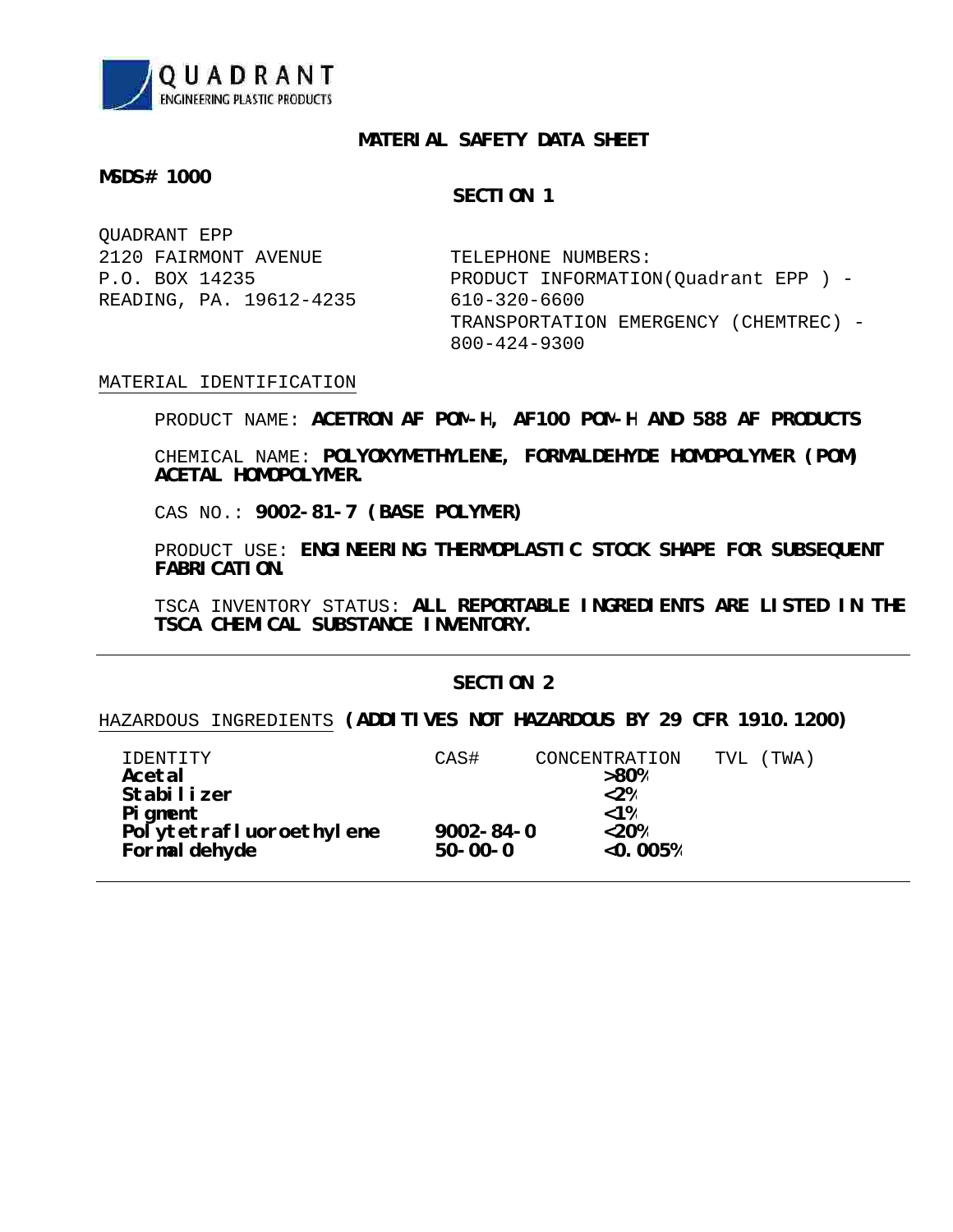### **SECTION 3**

# HEALTH HAZARD DATA

**NOT A PROBABLE ROUTE OF EXPOSURE.** INGESTION: **MOLTEN ACETAL CAUSES THERMAL BURNS.** SKIN: **MECHANICAL IRRITATION ONLY.** EYE: **SHAPES NOT RESPIRABLE.** INHALATION:ACUTE OR IMMEDIATE EFFECTS: ROUTES OF ENTRY AND SYSTEMS

**Health Hazard Continued**

**Acetal Polymer**

**There are no known effects from exposure to the Delrin polymer itself. If overheated, the polymer releases formaldehyde which may cause skin, eye and respiratory irritation and allergic reactions.**

**Polytetrafluoroethylene**

**Inhalation of PTFE dust may cause generalized irritation of the nose, throat and lungs with cough, difficulty breathing or shortness of breath.**

**Heating PTFE above 300 degrees C may liberate a fine particulate fume. Inhalation may product polymer fume fever, a temporary flu like condition with fever, chills, nausea, shortness of breat, chest tightness, muscle or joint ache and sometimes cough and elevated white blood cell count. The symptoms are often delayed 4 to 24 hours and resolve without further complications. However some individuals with repeated episodes of polymer fume fever have reported persistent pulmonary effects. Protection against polymer fume fever should also provide protection against any potential chronic effects.**

**Exposure to decomposition product from PTFE heated over 400 degrees C may cause pulmonary inflammation, hemorrhage or edema. These more serious consequences of exposure may occur from extreme thermal decomposition of PTFE which can liberate fume particles and toxic gases (carbonyl fluoride, hydrogen fluoride and other fluorinated gases) especially under conditions of poor ventilation.**

**Compared to nonsmokers, polymer fume fever symptoms appear to be more prevalent and serious in smokers. Smokers must avoid contamination of tobacco with residual polymer from their hands or from fumes and should wash their hands before smoking.**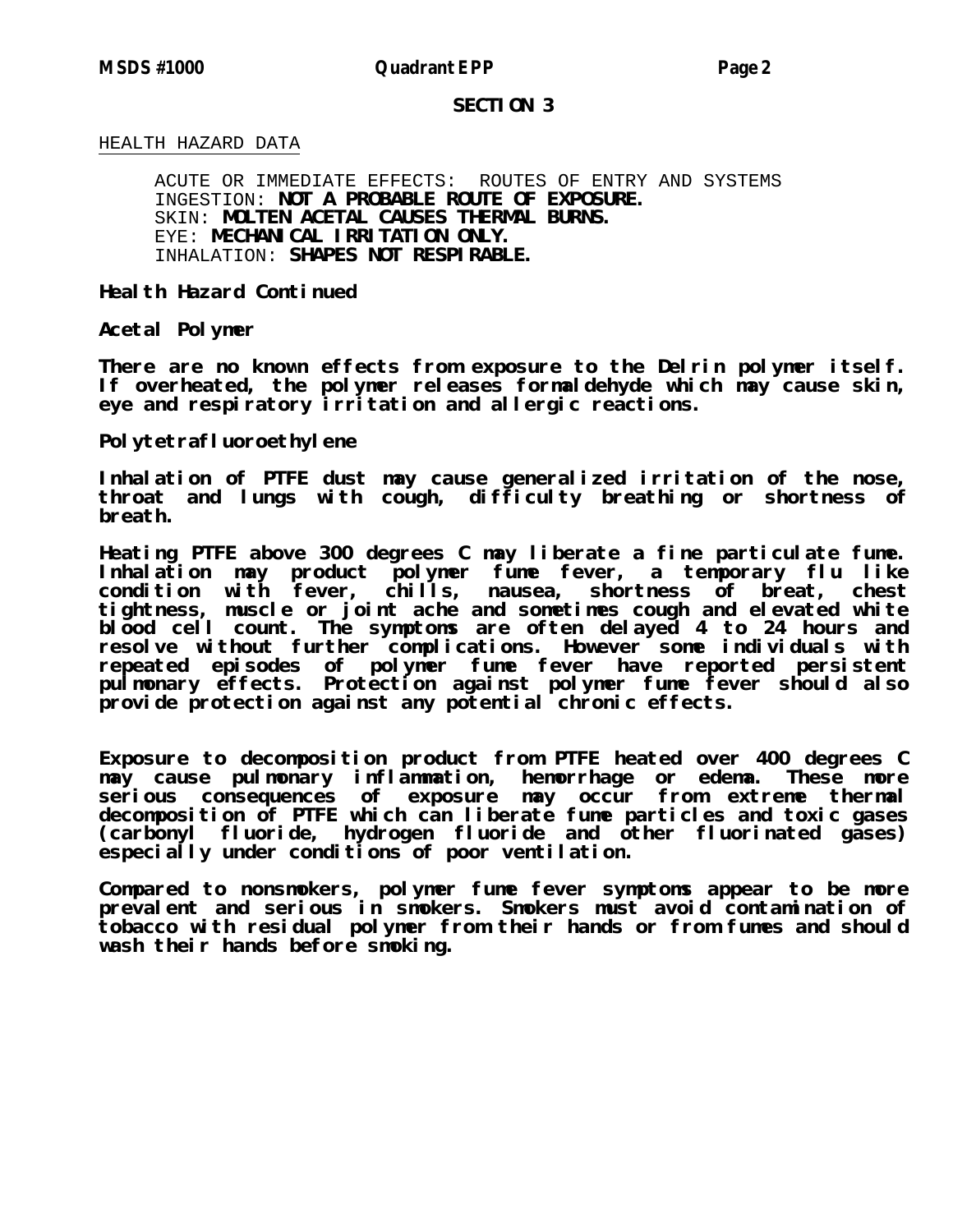#### **SECTION 4**

## EMERGENCY FIRST AID

- **- If exposed to fumes from overheating, move to fresh air. Consult a physician if symptoms persist.**
- **- Wash skin with soap and plenty of water.**
- **- Flush eyes with water. Consult a physician if symptoms persist.**
- **- If molten acetal contacts skin, cool rapidly with cold water. Do not attempt to peel acetal from skin. Obtain medical attention to thermal burn.**

**CHRONIC INHALATION STUDIES IN ANIMALS HAVE SHOWN** CHRONIC EFFECTS: **THAT FORMALDEHYDE CAUSES NASAL CANCER IN RATS. THE INTERNATIONAL AGENCY FOR RESEARCH ON CANCER HAS CLASSIFIED FORMALDEHYDE AS A CARCINOGEN IN GROUP 2A, AND THE NATIONAL TOXICOLOGY PROGRAM INCLUDED FORMALDEHYDE IN ITS ANNUAL REPORT ON CARCINOGENS. THE OSHA TWA FOR FORMALDEHYDE IS 0.75 PPM (8 HOURS). THE ACGIH TLV IS CEILING 0.3 PPM. THE OSHA STEL IS 2 PPM.**

MEDICAL CONDITIONS GENERALLY AGGRAVATED BY THIS MATERIAL: **NO DATA ARE AVAILABLE THAT ADDRESSES MEDICAL CONDITIONS THAT ARE GENERALLY RECOGNIZED AS BEING AGGRAVATED BY EXPOSURE TO THIS PRODUCT.**

### **SECTION 5**

## FIRE AND EXPLOSION HAZARD DATA

FLASH IGNITION TEMPERATURE: 608 F./ 320 C. METHOD: ASTM D-1929

UNUSUAL FIRE, EXPLOSION HAZARDS: **NONE KNOWN.** 

**FORMALDEHYDE MAY BE RELEASED IF** HAZARDOUS COMBUSTION PRODUCTS: **PRODUCT IS EXPOSED TO EXCESSIVE HEAT OR FIRE.**

**FIRE FIGHTERS AND OTHERS** SPECIAL FIRE FIGHTING INSTRUCTIONS: **EXPOSED TO PRODUCTS OF COMBUSTION SHOULD WEAR FULL PROTECTIVE CLOTHING INCLUDING SELF-CONTAINED BREATHING APPARATUS. FIRE FIGHTING EQUIPMENT SHOULD BE THOROUGHLY DECONTAMINATED AFTER USE.**

**WATER SPRAY OR ANY CLASS A EXTINGUISHING** EXTINGUISHING MEDIA: **AGENT.**

# **>= Physical health Hazards:**

DUST MAY FORM EXPLOSIVE MIXTURES WITH AIR. AVOID DUST FORMATION AND CONTROL IGNITION SOURCES. ALL PLASTIC DUST PARTICLES SUSPENDED IN AIR ARE COMBUSTIBLE AND MAY BE EXPLOSIVE. KEEP AWAY FROM HEAT, SPARKS, FLAME, AND OTHER IGNITION SOURCES. PREVENT DUST ACCUMULATIONS AND DUST CLOUDS. EMPLOY GROUNDING, VENTING, AND EXPLOSIVE RELIEF PROVISIONS IN ACCORDANCE WITH ACCEPTED ENGINEERING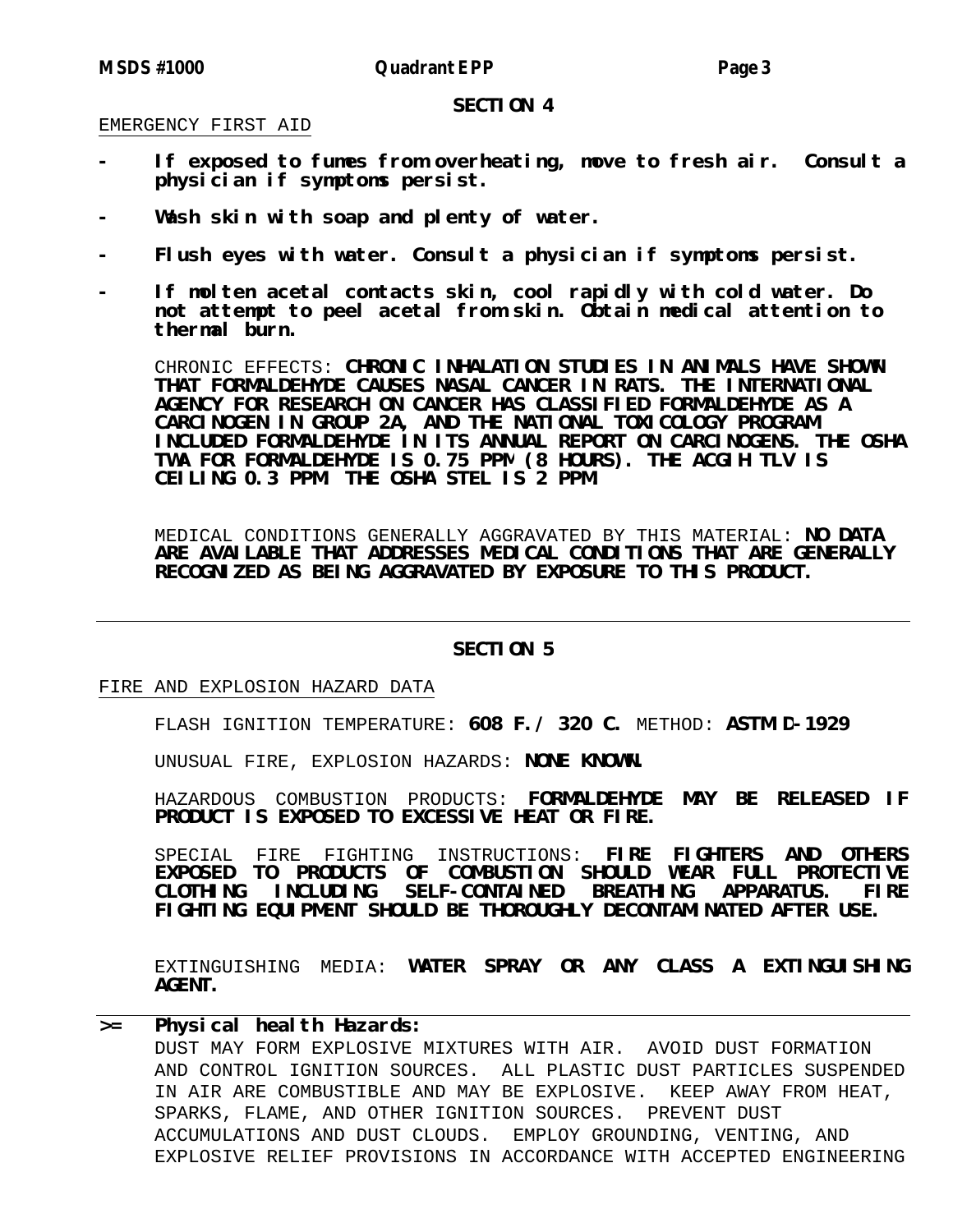# **MSDS #1000 Quadrant EPP Page 4**

ACCORDANCE WITH ACCEPTED ENGINEERING PRACTICES AND NFPA PROVISIONS IN ANY PROCESS CAPABLE OF GENERATING DUST AND/OR STATIC ELECTRICITY. EXPLOSION HAZARDS APPLY ONLY TO DUSTS, NOT GRANULAR FORMS OF THIS PRODUCT. SEE ALSO SPECIAL PRECAUTIONS SECTION BELOW.

# **SECTION 6**

ACCIDENTAL RELEASES

SPILL OR RELEASE: **CLEAN UP BY VACUUMING OR SWEEPING TO PREVENT FALLS.**

**SECTION 7**

STORAGE CONDITIONS

**Dry storage.**

### **SECTION 8**

# PROTECTION INFORMATION

EYE: **Safety glasses are recommended to prevent particulate matter from entering eyes while grinding or machining.**

SKIN: **Protective gloves are required when handling hot polymer. Also, long sleeve cotton shirt and long pants if handling molten polymer.**

VENTILATION: **Local exhaust at processing equipment to keep particulates below 15 mg/m3, the OSHA limit for nuisance dusts. Grinding and machining of parts should be reviewed to assure that particulate levels are kept at recommended levels. Also, formaldehyde fumes may be released during fabrication.**

RESPIRATOR: **None under normal processing, if ventilation is adequate. If formaldehyde concentration is above 1 ppm, a properly fitted NIOSH approved respirator is required.**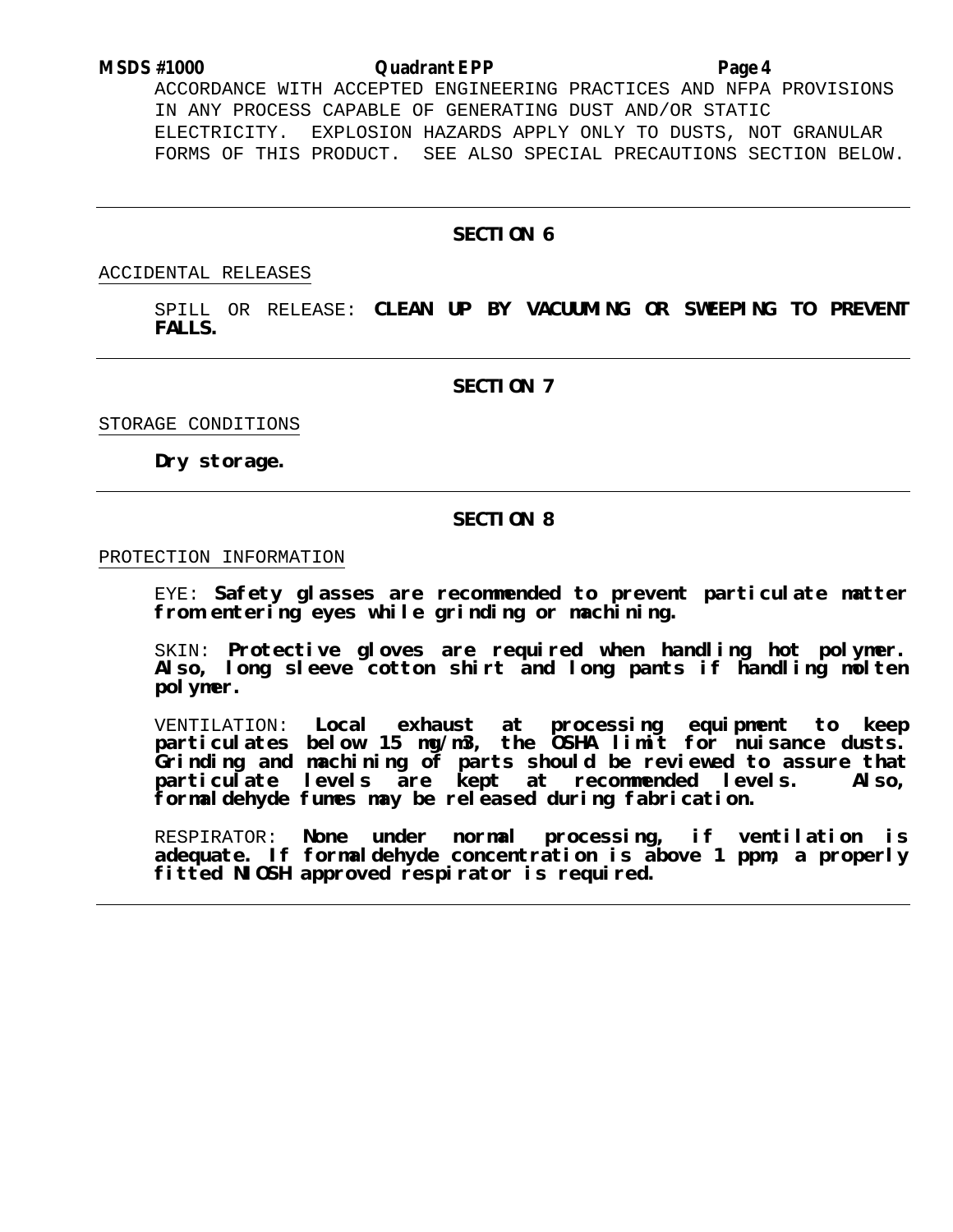**MSDS #1000 Quadrant EPP Page 5**

**SECTION 9**

# PHYSICAL/CHEMICAL DATA

**STOCK SHAPE MAY BE ROD, PLATE, TUBE, OR STRIP FORM.** APPEARANCE:

**ESSENTIALLY ODORLESS.** ODOR:

**172 - 184 C./ 342 - 363 F.** MELTING POINT:

SOLUBILITY IN WATER: INSOLUBLE

**<1%** VOLATILE CONTENT %:

**1.39 - 1.44** SPECIFIC GRAVITY:

# **>= Precautions For Repair & Maintenance Of Contaminated Equipment: Eliminate ignition sources:**

TRANSFER FROM STORAGE WITH A MINIMUM AMOUNT OF DUSTING. GROUND ALL TRANSFER, BLENDING, AND DUST COLLECTING EQUIPMENT TO PREVENT STATIC SPARKS IN ACCORDANCE WITH NFPA 70 "NATIONAL ELECTRIC CODE". REVIEW AND COMPLY WITH ALL RELEVANT NFPA PROVISIONS, INCLUDING BUT NOT LIMITED TO NFPA 484 AND NFPA 654 RELATED TO COMBUSTIBLE DUST HAZARDS. REMOVE ALL IGNITION SOURCES FROM MATERIAL HANDLING, TRANSFER, AND PROCESSING AREAS WHERE DUST MAY BE PRESENT. LOCAL EXHAUST VENTILATION SHOULD BE PROVIDED IN WORK AREA.

# **SECTION 10**

HAZARDOUS REACTIVITY

STABILITY AT ROOM TEMPERATURE: STABLE.

**STRONG ACIDS AND BASES, DECOMPOSES FORMING** MATERIALS TO AVOID: **FORMALDEHYDE. STRONG OXIDIZING AGENTS.**

**HEATING ABOVE 230 C./ 446 F.- FORMS** CONDITIONS TO AVOID: **FORMALDEHYDE.**

# **SECTION 11**

#### TOXICOLOGICAL INFORMATION

**DELRIN PRODUCT SHAPES ARE HARMLESS.** CHRONIC TOXICITY:

MEDICAL CONDITIONS PRONE TO AGGRAVATION BY EXPOSURE: **NO DATA IS AVAILABLE WHICH ADDRESSES MEDICAL CONDITIONS THAT ARE GENERALLY RECOGNIZED AS BEING AGGRAVATED BY EXPOSURE TO THIS PRODUCT.**

**REFER TO SECTION 4 (CHRONIC EFFECTS) FOR EFFECTS** CARCINOGENICITY:**OBSERVED IN ANIMALS.**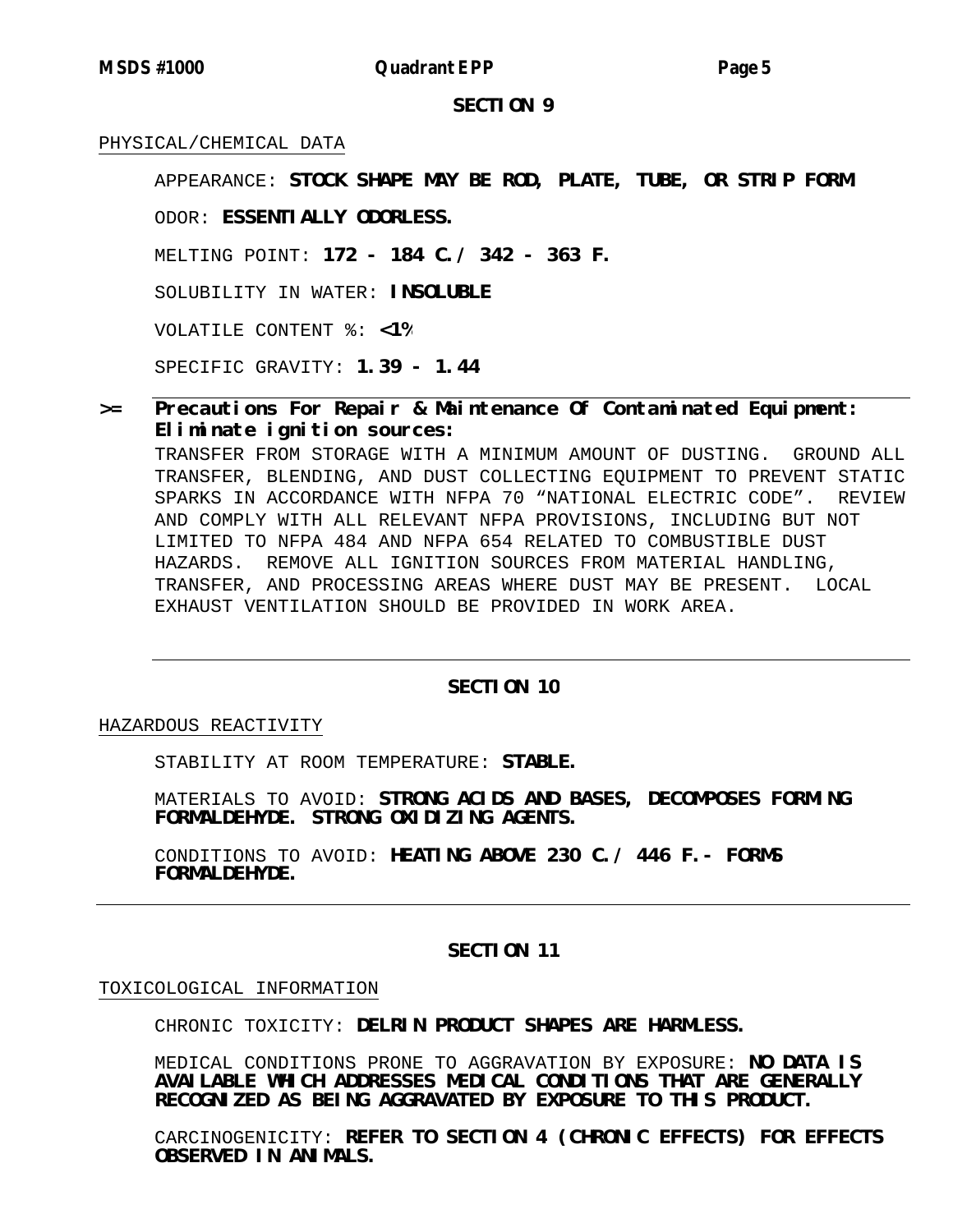# **SECTION 12**

# ECOLOGICAL INFORMATION

**AQUATIC TOXICITY: Toxicity is expected to be low based on insolubility of polymer in water.**

# **SECTION 13**

## DISPOSAL

**SPILL OR RELEASE: Clean up by vacuuming or wet sweeping to minimize dust exposure.**

**WASTE DISPOSAL: Recycling is encouraged, Landfill or incineration in compliance with Federal, State, and Local regulations.**

# TRANSPORT INFORMATION

**SECTION 14**

DOT HAZARD CLASS: NA SHIPPING NAME: NA

# **SECTION 15A REGULATORY INFORMATION**

# SECTION 313 SUPPLIER NOTIFICATION: (SARA TITLE III-TOXIC CHEMICALS LIST)

This product contains no known toxic chemicals subject to the reporting requirements of section 313 of the Emergency Planning and Community Right-To-Know Act of 1986 and 40 CFR 372.

# STATE RIGHT TO KNOW LAWS

No substances on the state hazardous list, for the states indicated below, are used in the manufacture of products on this Material Safety Data Sheet, with the exceptions indicated. While we do not specifically analyze these products, or the raw materials used in their manufacture, for substances on various state hazardous substances lists, to the best of our knowledge the products on this Material Safety Data Sheet contain no such substances except for those specifically listed below:

# PENNSYLVANIA:

A CONCENTRATION OF 1% OR MORE: **NONE KNOWN.** SUBSTANCES ON THE PENNSYLVANIA HAZARDOUS SUBSTANCES LIST PRESENT AT

PRESENT AT A CONCENTRATION OF 0.01% OR MORE: **NONE KNOWN.** SUBSTANCES ON THE PENNSYLVANIA SPECIAL HAZARDOUS SUBSTANCES LIST